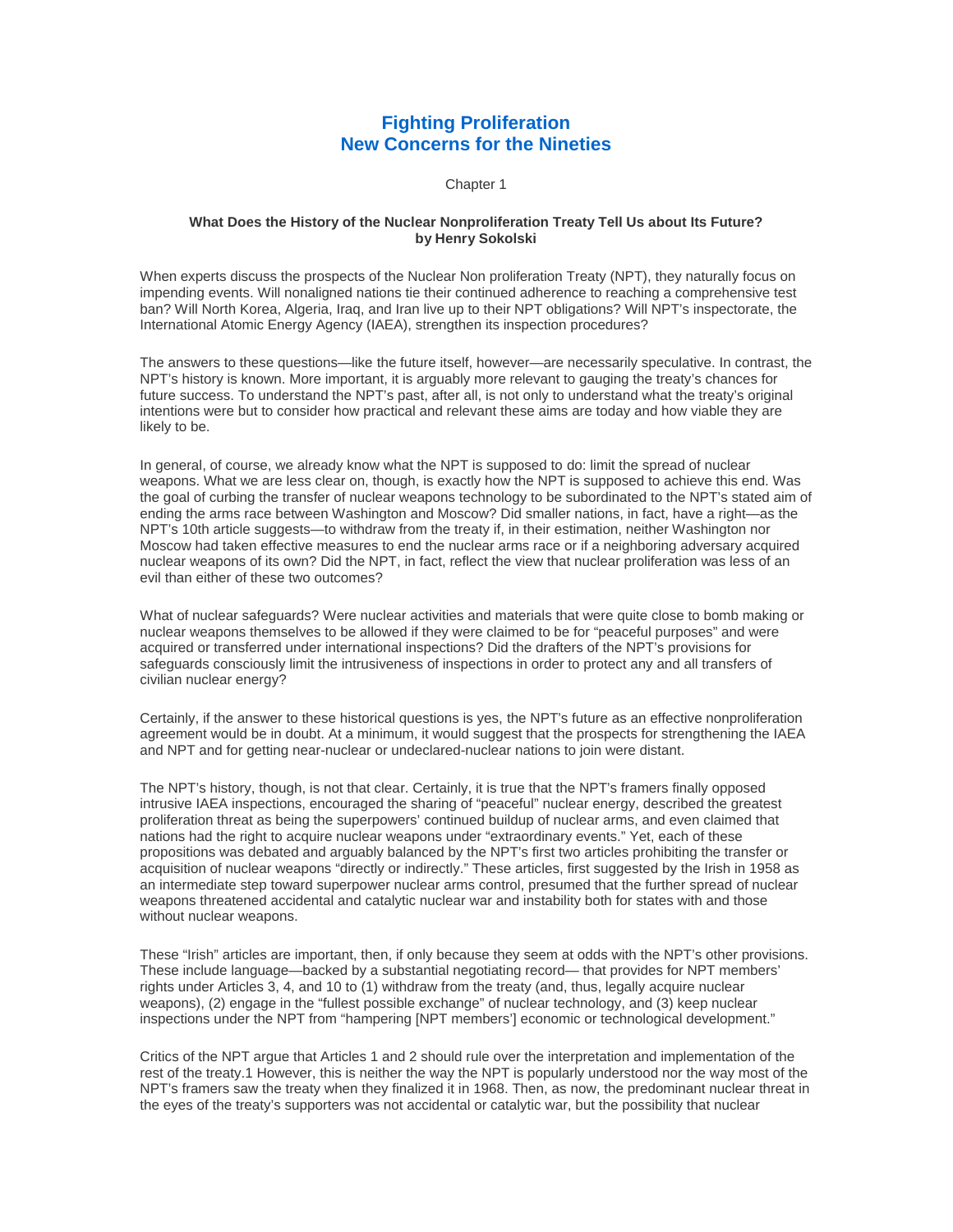competition between major nations might get out of hand, start a war, or—short of this—encourage nonweapons states to go nuclear. As the NPT's framers saw it, the best way to prevent this would be to agree to total nuclear disarmament, while mutual nuclear deterrence at very low levels of nuclear armament among nations would be second best. Indeed, smaller nations might prefer to acquire their own nuclear forces rather than allow an ever-escalating and threatening nuclear arms race between the major nuclear states go unchallenged or have to depend on unreliable superpower guarantees of nuclear security alliance.

From this perspective, asking states without nuclear weapons to forgo acquiring nuclear weapons is asking them to forgo exercising a "right" that could be in their national security interest. As such, forswearing nuclear weapons required a quid pro quo: encourage the superpowers to take "effective measures" to end the nuclear arms race and facilitate the fullest possible transfer of civilian nuclear technology (which the nuclear powers gained by developing weapons) from the nuclear haves to the nuclear have-nots.

Such deal making, however, is unnecessary if one focuses on the security concerns highlighted in the Irish's original United Nations (UN) resolution of 1958. Curbing the threat of accidental and catalytic nuclear war would be a good that both states with and without nuclear weapons would benefit from—a good worth subordinating all other aspects of the NPT to achieve and having effective (and even discriminatory) safeguards to achieve.

This, then, is the challenge facing today's supporters of the NPT. They must recognize that there are two different ways to interpret the treaty: through the lens of the Irish resolutions (i.e., Articles 1, 2, and arguably—3) or through the articles that follow. For the policymaker, making this choice is critical to determining just how viable the NPT is likely to be and what, if anything, remains to be done.

To choose wisely requires an understanding of what sort of proliferation threat the NPT was originally intended to address; how and why this original concern was largely displaced by the new concerns noted above; how much of a tension between these views remained at the time of the NPT's signing in 1968; and which of these views makes more sense today. In short, we must go back to NPT's origins.

# **1958–65: The Irish Resolution and Preventing Catalytic Nuclear War and the Further Spread of Nuclear Weapons**

Although the proliferation of nuclear weapons is now synonymous with the spread of know-how, nuclear materials, and specialized equipment to rogue states such as Iran, this was not the central worry animating those who first suggested the need for an international nonproliferation agreement in the late l950s. Instead, their concern was the actual and proposed American transfers of nuclear weapons to Germany and the North Atlantic Treaty Organization (NATO).

Starting with the Eisenhower administration in 1953, the US began to deploy nuclear artillery in Europe for use by NATO forces under a "dual key" control arrangement. The US had custody of the nuclear-artillery warheads, while US and NATO armies had nuclear-capable artillery tubes integrated into their ground forces. If an occasion arose when the US president deemed use of the nuclear artillery necessary, he could order the release of the nuclear warheads to the NATO commander, and the commander of the NATO ally would give authority to release use of the nuclear-capable artillery tubes. Following this model, the US was able to deploy nuclear weapons not only to NATO ground forces but to US and allied air forces in Europe without losing control of the weapons themselves.

Unfortunately, Warsaw Pact members and the world's neutral powers believed that US authority over these weapons was less than complete. In 1956 and 1957, the Soviet Union was so concerned about the US's stationing of nuclear weapons in Germany that it proposed a ban on the employment of nuclear weapons of any sort in Central Europe.2 The US, meanwhile, submitted a draft disarmament plan before the UN Disarmament Commission in which transfer of control of US nuclear weapons to NATO allies was permitted if their use was necessary to fend off an armed attack.3

In 1958 concern with controls over such nuclear transfers was heightened further when the US Congress passed an amendment to the US Atomic Energy Act that permitted the transfer of weapons materials, design information, and parts to nations that had "made substantial progress in the development of nuclear weapons."4 Also, with the continued transfer of nuclear weapons to NATO, US control arrangements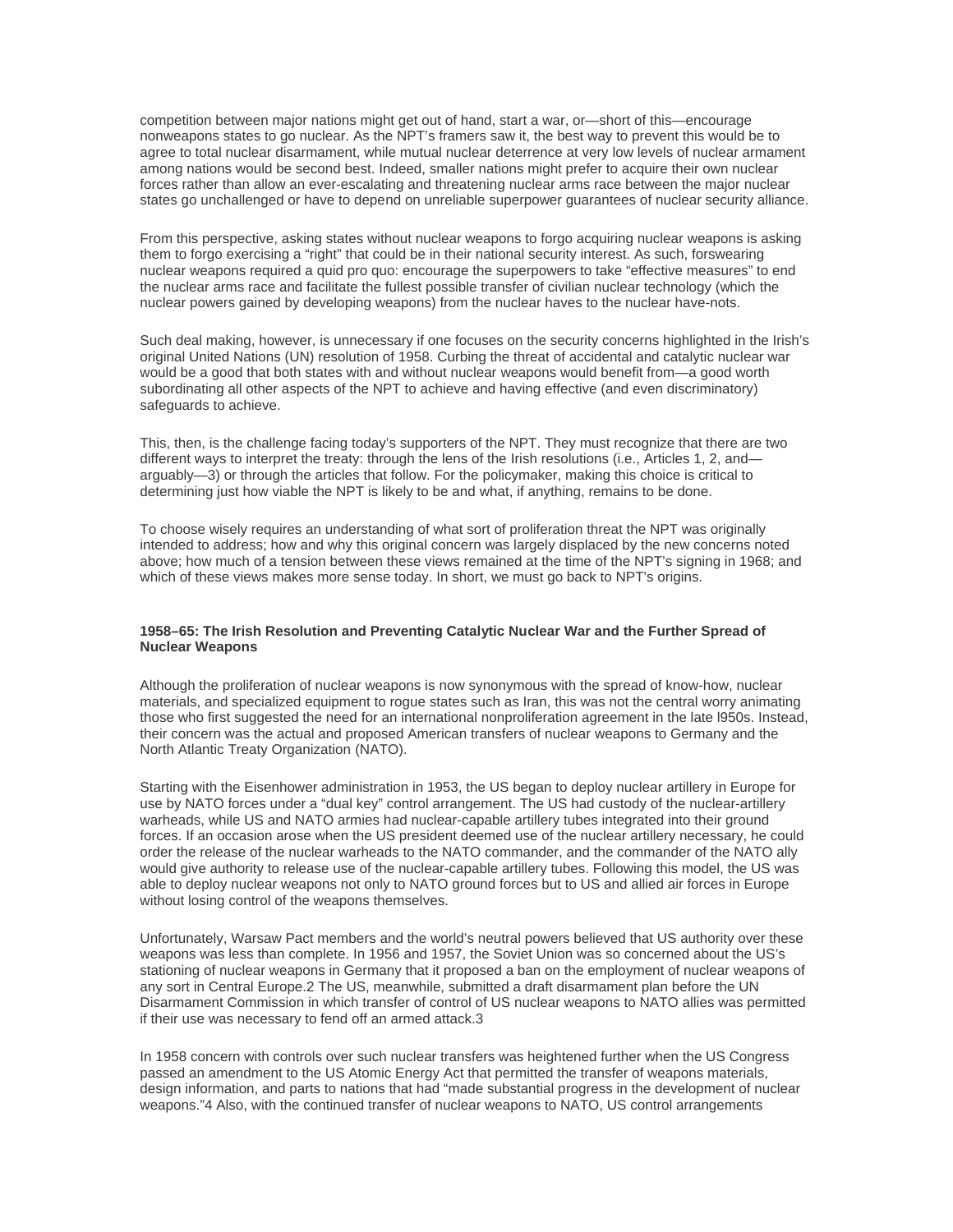became less rigid: one congressional investigation discovered German aircraft that were fueled, ready to take off at a moment's notice, and loaded with US nuclear weapons.5

This trend toward laxer US restraints on authority for the transfer of nuclear weapons came at the same time as progress toward disarmament negotiations in the UN had reached an impasse. The US and the Soviet Union had agreed to a voluntary moratorium on nuclear testing in the fall of 1958, but the US and its allies tied their continued adherence to this test ban to progress toward disarmament and a general easing of tensions. Last, but hardly least, the US had threatened or considered using nuclear weapons on at least six separate occasions since Eisenhower had assumed the presidency in 1953.6

Against this backdrop, the Irish offered their draft resolution concerning the "Further Dissemination of Nuclear Weapons" before the First Committee of the General Assembly of the UN on 17 October 1958. This resolution was quite modest, recognizing that "an increase in the number of states possessing nuclear weapons may occur, aggravating international tensions" and making disarmament "more difficult." It went on to recommend that the General Assembly establish an ad hoc committee to study the dangers inherent in the further dissemination of nuclear weapons.

The Irish offered to amend the resolution to urge parties to the UN's disarmament talks not to furnish nuclear weapons to any other nation while the negotiations were under way and to encourage other states to refrain from trying to manufacture nuclear weapons, but Western support for the amendment was thin. On 31 October 1958, the Irish withdrew the resolution when it became clear that no NATO nation was yet ready to endorse the initiative.7

The Irish, however, pursued the idea. The following year their foreign minister resubmitted yet another version of the resolution to the General Assembly and made it clear that the proposal was a minimal proposition which all parties ought to accept. It was "hardly realistic," he argued, to expect any "early agreement on the abolition of nuclear weapons." But "what we can do," he argued, "is to reduce the risks which the spread of these weapons involves for this generation, and not to hand on to our children a problem even more difficult to solve than that with which we are now confronted." Indeed, the Irish foreign minister argued that "if no such agreement is made, they [the nuclear powers] may well be forced by mutual fear and the pressure of their allies, to distribute these weapons, and so increase geometrically the danger of nuclear war."8

Why was such nuclear proliferation so dangerous and likely? First, without an international nonproliferation agreement, "a sort of atomic sauve-qui-peut" was likely in which states, "despairing of safety through collective action," would seek safety for themselves by getting nuclear weapons of their own.9 This trend was likely to get worse, the Irish argued, since there was "no conceivable addition" to the list of countries possessing nuclear weapons which would not cause a change in the pattern of regional and world politics that could be "great enough to destroy the balance of destructive weapons . . . which has given the world the uneasy peace of the last few years."10 As the Irish foreign minister later explained,

the sudden appearance of nuclear weapons and their almost instantaneous long-range delivery systems in a previous nonnuclear state may be tantamount, in the circumstances of the world today, to be pushing a gun through a neighbor's window. . . . It may even be regarded as an act of war by neighboring countries who have not the second strike nuclear capacity possessed by great nuclear powers [who] may be able to eliminate the threat by taking limited measures.11

Second, faced with these threats, nations without nuclear weapons would try to acquire them from their nuclear-armed allies, who, out of a misguided sense of political convenience, were likely to be cooperative. All this would do, however, is give these smaller nations "the power to start a nuclear war, or to engage in nuclear blackmail—conceivably against a former ally." In short, without an international agreement against further transfers of nuclear weapons, accidental and catalytic wars would become more likely, and nations would drift into "a nightmare region in which man's powers of destruction are constantly increasing and his control over these powers is constantly diminishing."l2

Finally, nuclear weapons technology itself was becoming more available. As the Irish foreign minister explained, weapons-usable plutonium was a direct by-product of nuclear electrical-power reactors, and these generators were being built in states without nuclear weapons. It would become increasingly difficult,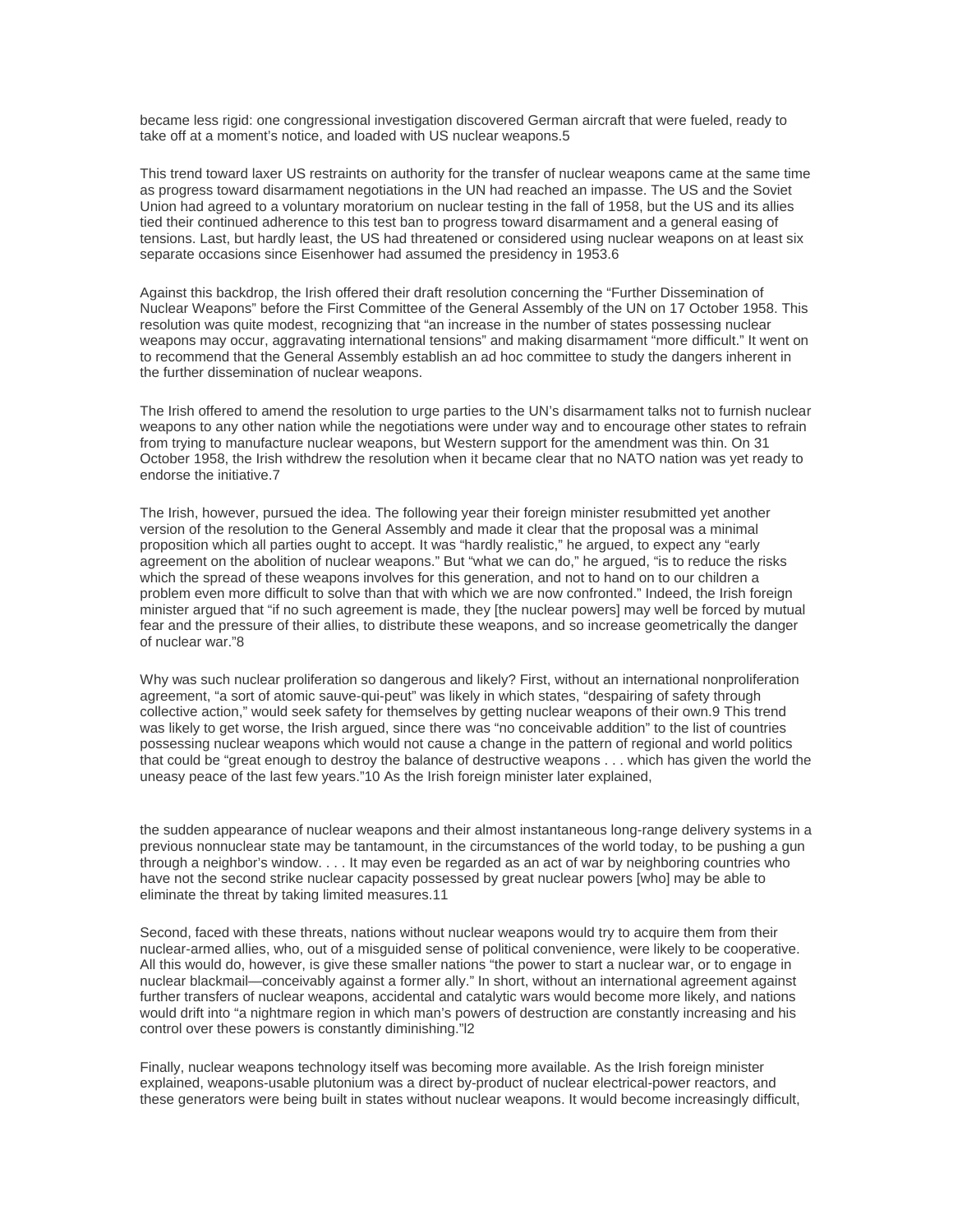he believed, for the governments of these countries to "resist domestic pressure to take the further step of producing nuclear weapons [on the] grounds of economy and security, if not for considerations of prestige."13

These considerations were all factored into the original bargain inherent in the Irish resolution. The states with nuclear weapons would forgo relinquishing control of their weapons to their allies, and states without nuclear weapons would refrain from manufacturing or acquiring them and accept inspection of their "reactors and territories" to ensure that they were living up to their undertakings. This was the full extent of the bargain. All states—with or without nuclear weapons—would be better off because the possibility of accidental or catalytic war would be reduced. Beyond this, nonweapons states would be spared the expense of having to develop strategic weapons, and the weapons states would have less reason to advance the qualitative development of their own strategic systems.

The Irish insisted on no direct linkage with progress on capping or reversing the arms rivalry between Moscow and Washington. Nor was there any notion that the nuclear nations should offer "peaceful" nuclear technology to the nonweapons states to get them to open their territories to inspection. In fact, as the Irish foreign minister later made clear, nonweapons nations ought to welcome having their nuclear facilities inspected or, at least, not object since they might later serve as arms control test beds. Nor, he argued, should the inequity of nonweapons states opening their nuclear facilities to inspections (from which nuclear states would be exempt) be seen as involving any "loss of prestige." After all, several nonweapons states had already endorsed the idea of regional disarmament and European nuclear-weapons-free zones that required asymmetrical inspections. Nonproliferation inspections were only an extension of the same idea.l4

The US and other states with nuclear weapons, however, initially had misgivings about the Irish resolutions. As has already been noted, most NATO nations abstained when the Irish resolution was first put to a vote in 1958. In 1959, though, the Soviet Union also opposed the resolution, complaining that it was too permissive: it would allow the US to transfer nuclear weapons to European soil so long as the US "retained control" of the weapons. Meanwhile, France abstained, arguing that the transfer of fissionable materials and nuclear weapons was difficult to control and that the real problem was ending manufacture of these items. At the time, France was itself getting ready to test its first nuclear weapon and was assisting the Israelis in their nuclear weapons efforts.15

As for the US, it supported the 1959 Irish resolution after abstaining in 1958, arguing that it permitted serious study of critical issues. Yet, when the resolution was modified in 1960 to call upon the weapons states to declare at once their intention to "refrain from relinquishing control of such weapons to any nation not possessing them and from transmitting to it the information necessary for their manufacture," the US again objected. Although the Soviets decided to reverse themselves and support the draft, the US at the time was pushing the idea of giving NATO nuclear submarine missile boats for a multilateral force (MLF). As such, the US representative to the UN complained that the resolution failed to recognize the critical responsibility of the nations with nuclear weapons. The US representative went on to ask how the Irish could expect other nations to forgo nuclear weapons if the weapons states refused to end their own nuclear buildup. Besides, he argued, a commitment of indefinite duration of the sort the resolution called for was unverifiable.16

The US again objected in 1961, when the Swedes resubmitted a similar resolution recommending that

an inquiry be made into the conditions under which countries not possessing nuclear weapons might be willing to enter into specific undertakings to refrain from manufacturing or otherwise acquiring such weapons and to refuse to receive, in the future, nuclear weapons in their territories on behalf of any other country.17

The resolution's new language worried the US. The resolution was no longer focused on restraining weapons nations from "relinquishing control" of nuclear weapons but on getting nonweapons nations to refuse receiving nuclear weapons in their territories. In short, it appealed to all of NATO to stop hosting US nuclear weapons. This point was hardly lost on the Soviets, who immediately incorporated the Swedish language (i.e., "refrain from transferring control [and] refuse to admit the nuclear weapons of any other states into their territories") into their own draft treaty for general and complete disarmament in 1962.18

The US objected to the Swedish resolution, complaining that it effectively called "into question the right of free nations to join together in collective self-defense, including the right of self-defense with nuclear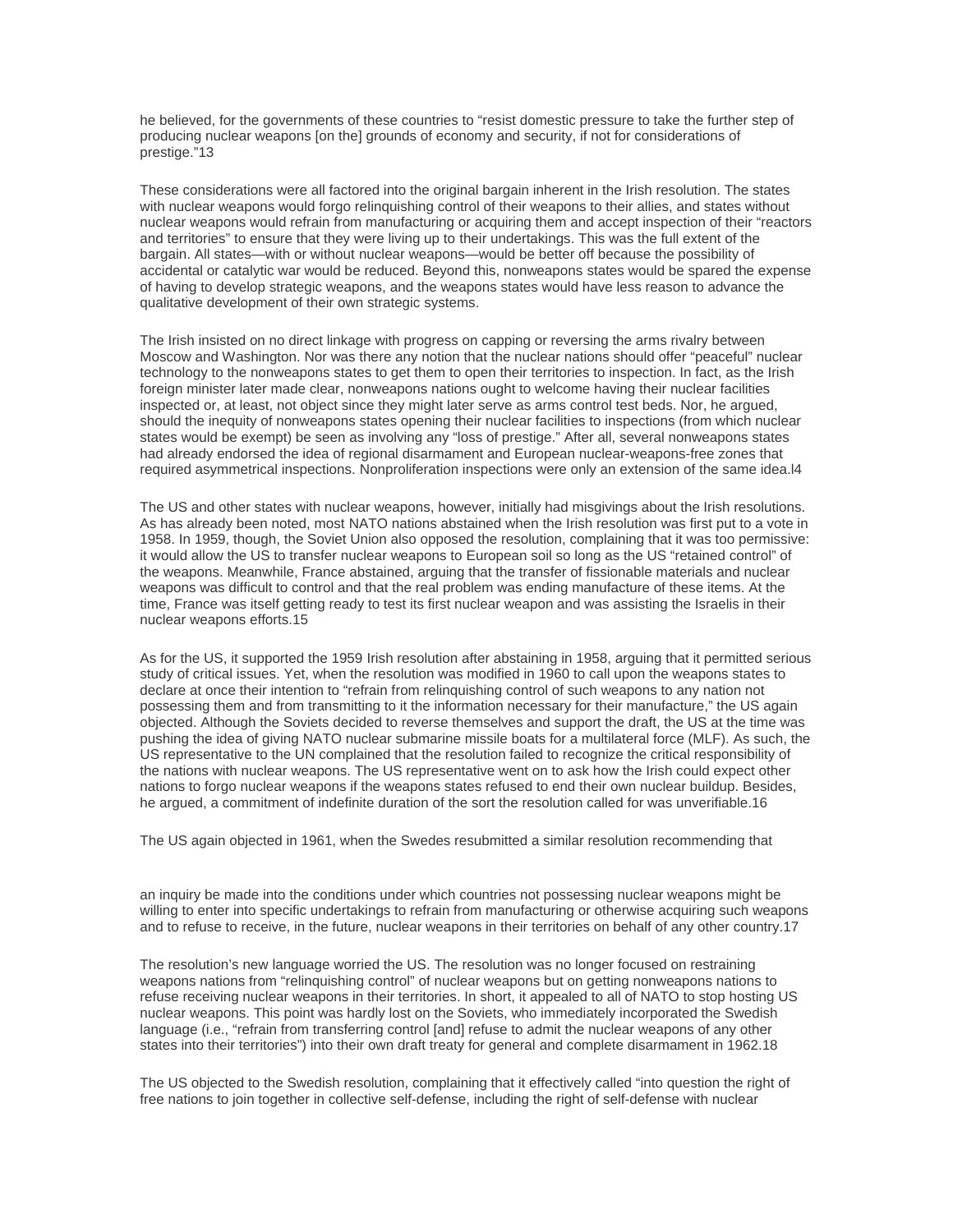weapons if need be." Yet, the US representative was equally insistent that the US supported the goal of nonproliferation. His proof was that the US draft program for general and complete disarmament—like the Irish resolution—required states with nuclear weapons to "refrain from relinquishing control"(emphasis added) of nuclear weapons to nonweapons states.19

## **1965–68: Bargaining to Keep States from Exercising Their "Right" to Acquire Nuclear Weapons**

For the next four years, the US continued to insist that it was interested in promoting nuclear nonproliferation.20 However, it opposed a variety of nonproliferation resolutions backed by the Soviets, Swedes, and others, which, if accepted, would have jeopardized existing nuclear-sharing arrangements with NATO or the possibility of creating a multilateral nuclear force for a "United States of Europe." Ultimately, the US focused on reaching an international nuclear nonproliferation agreement only when it became clear that Germany and other NATO nations were not keen on reaching an MLF agreement. With the MLF disposed of and the Soviets willing to accept language that would allow the US to deploy nuclear weapons in NATO assuming they were kept under US control—the US was ready to negotiate a nonproliferation agreement.21

By early 1966, though, the terms of UN debate over proliferation had changed. Whereas in 1958, nonproliferation was seen as a good in itself—equally beneficial to states with and without weapons—by the early 1960s, smaller nations perceived nuclear nonproliferation as a potential obstacle to assuring their national security, while the US and Soviet Union continued to refine and expand their own nuclear arsenals.

Another key difference in the debate was how nations viewed superpower nuclear deterrence. In 1959 the Irish downplayed the threat presented by nuclear superpower rivalry: "That situation, fraught with danger as it is, is nonetheless one with which we have managed to live for a number of years. Techniques have been evolved to deal with it." The key concern wasn't with this set of dangers but with those "likely to flow with the wider dissemination of nuclear weapons."22

By the mid-1960s, however, faith in the stability of the superpower nuclear "balance" and concerns about the threat of accidental and catalytic war had begun to wane. In their place, worries about the superpower "arms races" and the threat of the superpowers' "nuclear imperialism" over nonnuclear nations gained popularity. As India's UN representative explained in 1966,

[the] dangers of dissemination and independent manufacture [of nuclear weapons] pale into the background when one views the calamitous dangers of the arms race which is developing today as a result of the proliferation of nuclear weapons by the nuclear weapon Powers themselves, large and small. For many years now, the superPowers have possessed an over-kill or multiple-destruction capacity and even their second-strike capabilities are sufficient to destroy the entire world. They have hundreds of missiles of varying ranges which are capable of devastating the surface of the earth. They are continuing to test underground, miniaturizing warheads, improving penetration capabilities and sophisticating their weapons and missiles. The other nuclear weapons powers are also following the same menacing path, conducting atmospheric weapons tests, proceeding from manned-bomber delivery systems to missile systems and submarines. Only four days ago, the People's Republic of China conducted yet another weapons test, firing an intermediate-range guided missile with a nuclear warhead. When we talk of the dangers of the arms race, therefore, we face the dangers of the most titanic proportions. It is here that the proliferation of nuclear weapons has its most catastrophic consequences.23

Egypt's representative to the UN disarmament talks made the same point somewhat differently:

The nonnuclear countries will in law renounce their right to nuclear weapons, but nuclear stockpiles and the threat of a nuclear confrontation will in fact continue to exist indefinitely. . . . This de facto situation could always constitute an incitement to manufacture or acquire nuclear weapons. To diminish this risk still further it will be necessary, pending the complete elimination by radical measures of nuclear stockpiles and the nuclear threat, to include in the treaty a formal and definite indication of what the nuclear Powers propose to do with the existing nuclear armament.24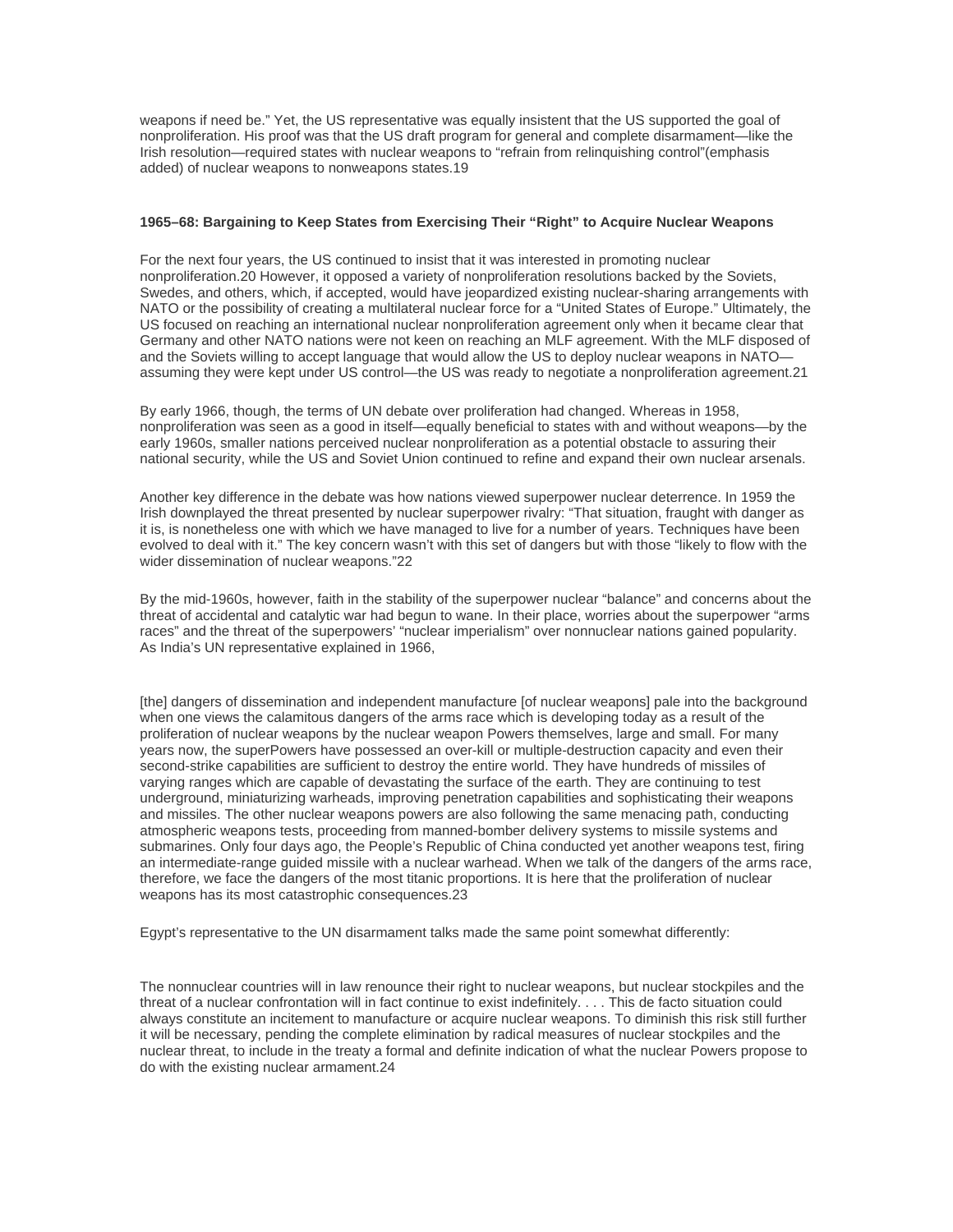Why did this shift occur? First, nonnuclear nations who were eager for a nonproliferation treaty in the very early 1960s but frustrated by the impasse created by the Soviet Union, US, and NATO nations over the issue decided to work without the superpowers' cooperation. As has already been noted, in 1961 the Swedes submitted a resolution before the UN General Assembly calling for an inquiry as to the conditions under which nonweapons states might be willing to refrain from acquiring nuclear weapons. The idea here was to force the nuclear states' hand by demonstrating the popularity of nuclear nonproliferation and threatening to promote it without the superpowers. However, the very premise of the inquiry—that nonweapons nations would naturally acquire nuclear weapons unless certain "conditions" were met—was at odds with the idea that nonproliferation was equally a security imperative for both weapons and nonweapons states.

Second, beginning in the late 1950s, an intellectual shift occurred in the way nuclear arms and deterrence were viewed. During this period, a new nuclear theory—finite deterrence—emerged. According to this view, smaller nations could keep larger nuclear powers from threatening them militarily by acquiring a small number of nuclear weapons of their own. With their limited nuclear arsenal, the smaller nations might not be able to prevail in war against a larger power but could effectively "tear an arm off" by targeting the larger nation's key cities and thus deter such nations from ever attacking.25 Closely related to this point was a critique of the superpowers' constant quantitative and qualitative improvement of their strategic forces. This buildup was considered unnecessary and provocative because a nation needed only a small nuclear arsenal to threaten to knock out an opponent's major cities.26

In 1962 this view was reflected in replies to the UN secretary-general's inquiry about the conditions under which nonweapons states "might be willing to enter into specific undertakings to refrain" from acquiring weapons. Sixty-two nations replied, most of them wanting specific neighbors or all the states within their region to forswear acquiring nuclear weapons as a condition for their doing likewise. Other nations, such as Italy, wanted the nuclear powers to halt their nuclear buildup.27 Meanwhile, the three nuclear powers that answered the inquiry indicated that general and complete disarmament was the best solution.28

For the next two years, the debate over the merits of establishing a European MLF made it impossible for the Soviet Union, US, and most NATO nations to reach any agreement over nuclear nonproliferation.29 At the very least, no progress in nonproliferation seemed likely until moves toward disarmament made progress. The world's nonaligned nonweapons states, on the other hand, were eager to secure a separate nonproliferation treaty and called on the UN to convene an international conference to negotiate such an agreement.30 In June of 1965, India and Sweden suggested a new approach to the UN Disarmament Commission: a nonproliferation agreement combined with measures that would begin to cap the arms race between the superpowers. Italy also suggested imposing a time limit on the nonnuclear nations' agreement to refrain from acquiring nuclear weapons. Advocates of this limit—a threat of coercive leverage in potentia—argued that it would serve as an "inducement" to the superpowers to disarm. With support from the world's nonaligned nations, the resolution passed overwhelmingly.31

From this point on, the debate over reaching a nuclear nonproliferation agreement presumed that nonweapons nations had a right to acquire nuclear weapons and that the only question was what they should get in exchange for not exercising it. Each nation expressed this right in a different fashion. For China, it was essential that nonnuclear nations not be "deprived of their freedom to develop nuclear weapons to resist US-Soviet nuclear threats."32

For Brazil, the prerogative of nonnuclear nations to go nuclear was nothing less than their right to selfdefense. As Brazil's representative explained,

if a country renounces the procurement or production by its own national means of effective deterrents against nuclear attack or the threat thereof, it must be assured that renunciation—a step taken because of higher considerations of the interests of mankind—will not entail irreparable danger to its own people. The public could never be made to understand why a government, in forswearing its defense capability, had not at the same time provided reasonable and lasting assurances that the nation would not be, directly or indirectly, the object of total destruction or of nuclear blackmail.33

For Brazilians this meant that any nuclear nonproliferation agreement had to include guarantees that states with nuclear weapons would not use or threaten to use them against states without such weapons.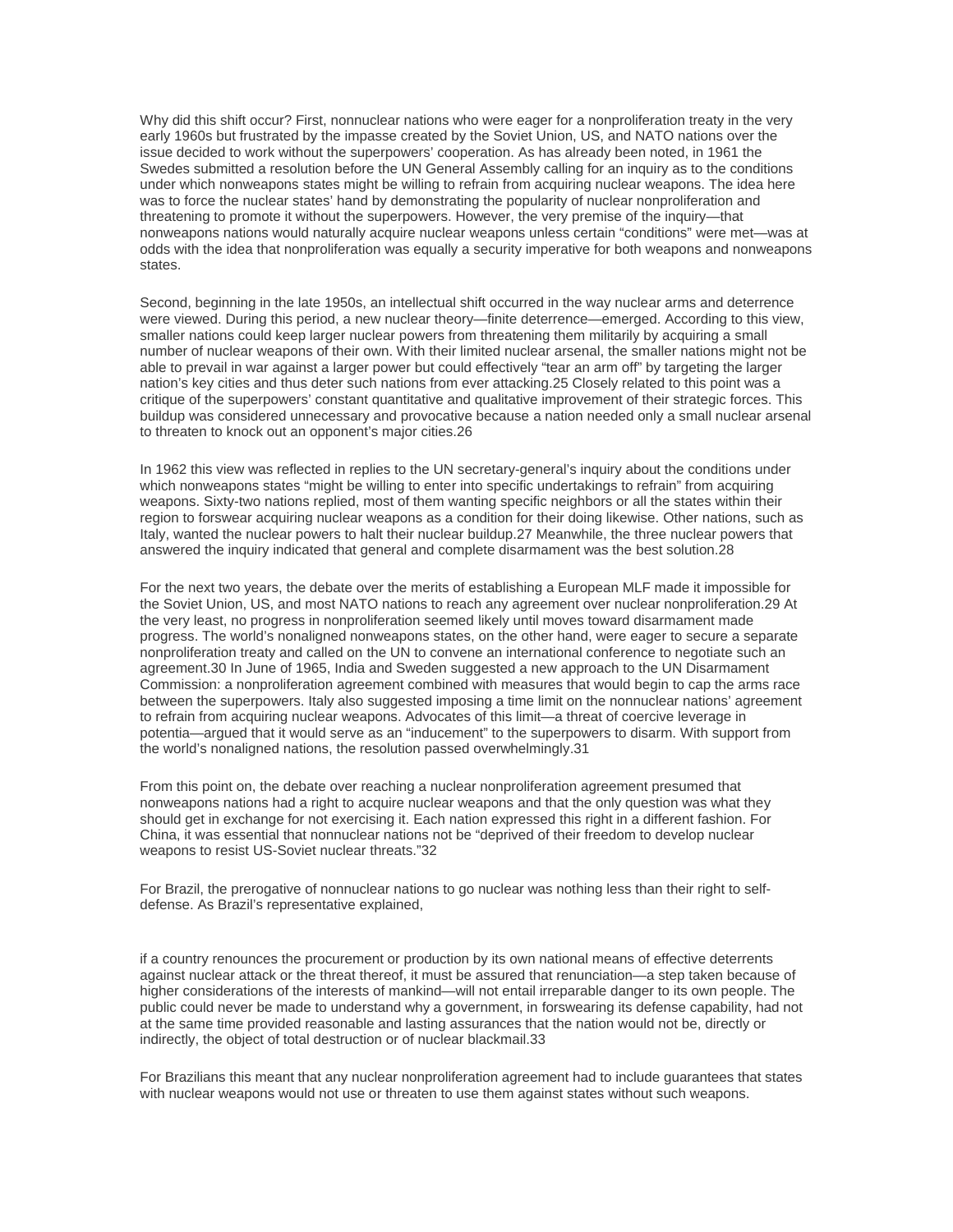Other states, however, thought that nothing less than nuclear disarmament was necessary. Tunisia, like Brazil, was "not happy about renouncing [its] right to acquire nuclear weapons" but thought that it was too poor ever to try to acquire them and thus could be truly secure only in a disarmed world.34 Sweden, which was still developing a nuclear weapons option of its own,35 shared Tunisia's views but saw giving up "the most powerful weaponry that has ever been produced by man" as something it—as one of the "smaller and more defenseless nations"—could do only if the superpowers disarmed.36

India, which was also developing a nuclear weapons option,37 was the most outspoken in defending its "right" to "unrestricted" development of nuclear energy. This stance, in part, was simply a reflection of India's established opposition to international safeguards, which—it had argued since the early 1950s—would interfere with its economy's development and its "inalienable right [to] produce and hold the fissionable material required for [its] peaceful power programs."38 After China exploded its first nuclear device in May of 1964, though, protecting this right became even more imperative. As the Indian minister of external affairs explained in 1967,

most of the countries represented at the disarmament committee appreciated India's peculiar position with regard to the nonproliferation treaty. . . . China would be a nuclear state which would not be called upon to undertake any obligations. India could have become a nuclear country if it had exploded the bomb as China did. But because India had shown restraint, a desire for peace, and opposition to the spread of nuclear armaments, under this treaty it would find itself in a much worse position than China. . . . The result of our restraint is that we are a nonnuclear power which will have to suffer all the disadvantages. On the other hand, China, which has shown no restraint, will not suffer from any disadvantage even if it signs the treaty, as it is already a nuclear power.39

What were the Indians talking about? The minister of external affairs left little doubt that they were referring to every nuclear "advantage" the weapons nations enjoyed—including nuclear testing. After all, he noted, the draft nonproliferation treaty would "seriously hamper and impede" peaceful nuclear research since it would prevent nonnuclear countries from undertaking underground explosions for the purpose of carrying out nuclear research while imposing no such obligation on states with nuclear weapons.40 The ability to produce weapons-usable materials free from intrusive and discriminatory international safeguards and the freedom to develop all aspects of nuclear energy—including nuclear explosives, the minister continued was critical to secure India's "sovereign right of unrestricted development" of nuclear energy.41

If it were just India making these arguments, they might be dismissed as being peculiar to a nation "exposed to nuclear blackmail."42 Yet, Brazil's representative shared India's views, arguing that

nuclear energy plays a decisive role in [the] mobilization of resources. We must develop and utilize it in every form, including the explosives that make possible not only great civil engineering projects but also an ever-increasing variety of applications that may prove essential to speed up the progress of our peoples. To accept the self-limitation requested from us in order to secure the monopoly of the present nuclear-weapon powers would amount to renouncing in advance boundless prospects in the field of peaceful activities.43

At the time, Brazil was developing a nuclear weapons option of its own.44

It would be wrong, however, to dismiss Brazil's and India's interest in peaceful nuclear explosives (PNE) and sensitive nuclear activities as a cynical move. The US, after all, had been touting the possible advantages of PNEs since the early 1960s as why it opposed reaching a comprehensive nuclear test ban with the Soviets. The US also was enthusiastic about the need to develop fast-breeder reactors that would use reprocessed plutonium fuels.45 Thus, Nigeria, Mexico, and Ethiopia, who had no nuclear programs, were every bit as insistent as India and Brazil that any treaty on nonproliferation not place them "in a position of perpetual inferiority in any field of knowledge."46 Nigeria's recommendation to solve this problem was

that non-nuclear weapons powers would not only have nuclear explosives, through an international organization, for their peaceful projects but also have opportunities for their scientists to develop to the full their intellectual capabilities in all fields, including that of nuclear-explosive technology.47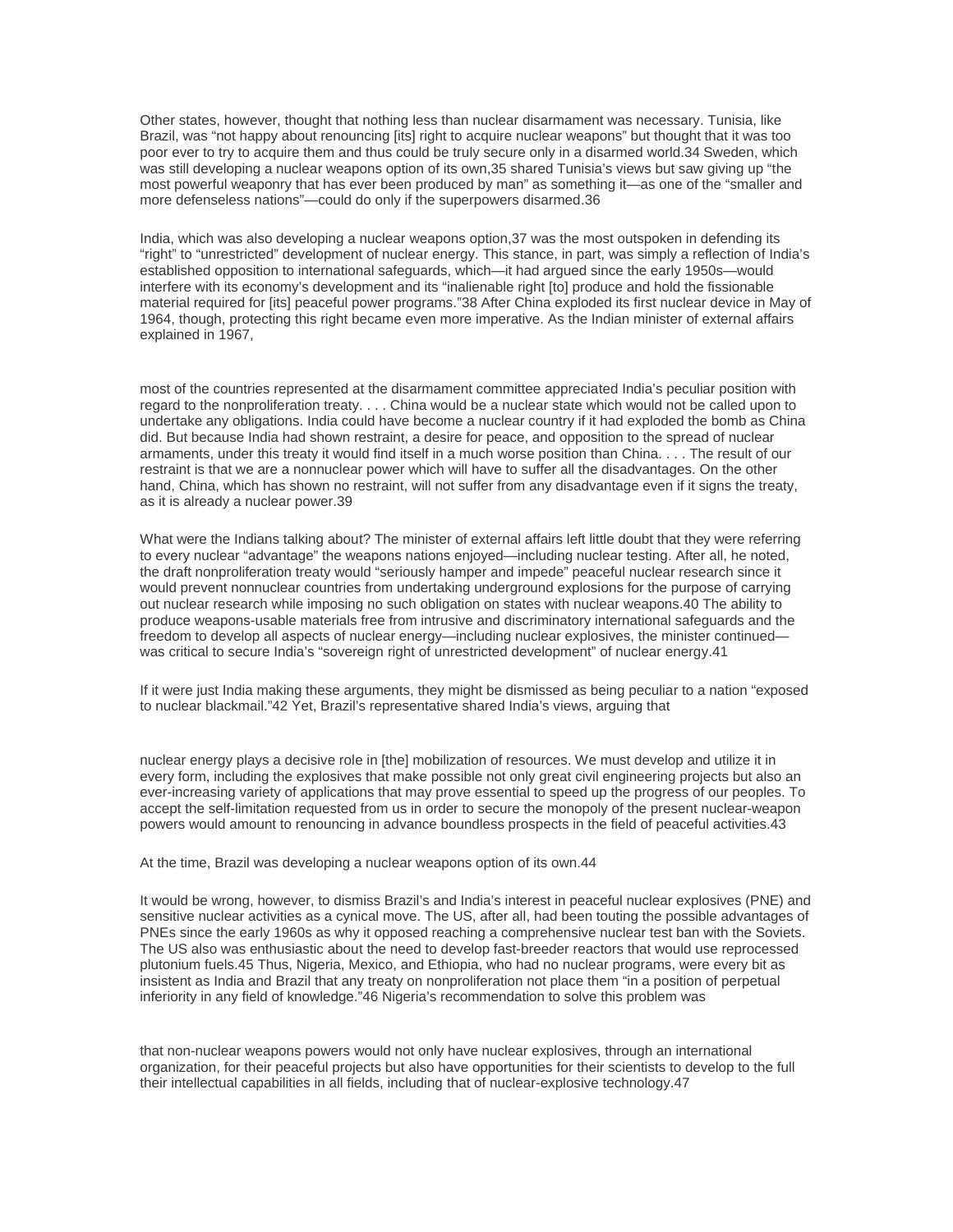These nations were just as adamant that whatever international safeguards the NPT required not interfere with their development of new power reactors and fuels. In this, they were joined by Japan and Germany, who feared that the US and Soviet Union would sue the NPT's safeguard provisions to steal industrial nuclear secrets from their civil nuclear programs. As Germany's foreign minister explained in 1967,

The unhindered civilian utilization of the atom is a vital interest of the Federal Republic. . . . It is known that German scientists are working with the prospect of success on the development of the second generation of reactors, the so-called fast breeders. . . . We go on the assumption that the placing into effect of controls does not interfere with the economic operations of factories, does not lead to the loss of production secrets, but counters the dangers of misuse. For this purpose it is adequate to control the end-product points, and to have a control which possibly could be exercised by automated instruments.48

Germany's foreign minister argued that nations like his own were already apprehensive of states with nuclear weapons trying to monopolize the civilian nuclear field by dint of their commanding lead in military nuclear technology.49 At least as great a worry, he argued, was the extent to which inspections under the proposed NPT might compromise the pace and commercial confidentiality of civil nuclear developments by nonweapons states.

In the end, the NPT's preamble and Article 3 stipulated that nations like Germany could meet their safeguards obligations through somewhat less threatening but "equivalent" procedures under EURATOM (Western Europe's nuclear safeguarding organization), that inspections would be restricted to monitoring the flows of source and fissionable materials at "certain strategic points," and that they would be designed "to avoid hampering the economic or technological development of the Parties."

The NPT also emphasized in Articles 4 and 5 that nothing in the treaty should be "interpreted as affecting the inalienable right of all the Parties to the Treaty to develop research, production and use of nuclear energy for peaceful purposes without discrimination." Indeed, the treaty called on all parties to "undertake to facilitate [the] fullest possible exchange of equipment, materials and technological information for the peaceful uses of nuclear energy." The treaty established procedures for sharing the benefits of peaceful nuclear explosives, although it prohibited the direct transfer of explosive devices to or development by nonweapons states.

Finally, in Article 6 the treaty called on the weapons states to "pursue negotiations in good faith on effective measures relating to the cessation of the nuclear arms race at an early date and to nuclear disarmament." Even the Italians' suggestion to leverage the superpower nuclear reductions (i.e., six months before the end of a fixed duration, nations could give notice of their intent to withdraw from the treaty) was retained after a fashion in Article 10. The six-month option was rejected along with Nigerian demands that the NPT explicitly empower members to withdraw if the treaty's disarmament aims were "being frustrated."50 But it was agreed that the treaty would not be of indefinite duration. Instead, it would last 25 years and be reviewed as to whether or not it should be extended and, if so, how. As the Swiss noted, it was "preferable" that the treaty be "concluded for a definite period" so as to avoid "tying" the hands of nonweapons states who could not be expected to wait indefinitely on the weapons states to disarm.51 Thus, any party to the treaty, under Article 10, retained the right to withdraw if it "decides that extraordinary events, related to the subject matter of this treaty, have jeopardized the supreme interests of its country."52

### **Which Past as Prologue?**

Reading the NPT today, one can easily forget that the original bargain of the Irish resolutions of the late 1950s and early 1960s is present in the final version of NPT. Indeed, Articles 1 and 2, which prohibit the direct or indirect transfer and receipt of nuclear weapons, nuclear explosives, or control over such devices, read very much like the original Irish resolutions themselves. In Article 3, the treaty also calls on parties to accept and negotiate a system of safeguards that would prevent "diversion of nuclear energy from peaceful uses to nuclear weapons or other nuclear explosive devices." Finally, the treaty makes it clear in Article 4 that parties to the NPT could exercise their right to develop peaceful nuclear energy only "in conformity with Articles I and II."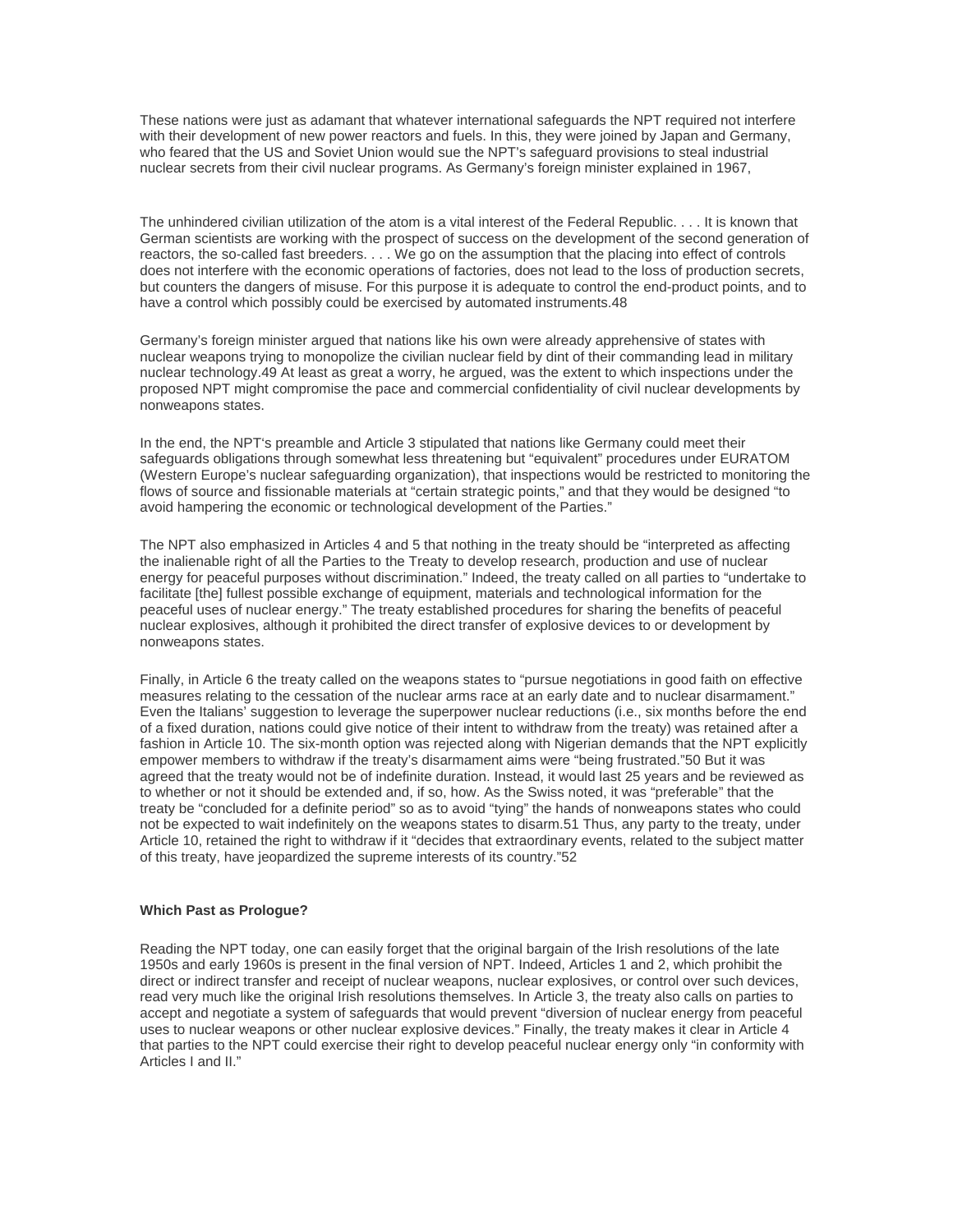Nor did the NPT's framers abandon their original concerns about the threat of catalytic or accidental nuclear war. The Germans in 1967, for example, defended the NPT aims "because it is frightening to think what would happen if possession of nuclear weapons were spread chaotically through the world, if some adventurous state were one day irresponsibly to use such a weapon." Echoing this view, Germany's foreign minister argued that "even only one additional nuclear power would start a chain reaction that would be hard to control."53 The Canadians made essentially the same point, arguing that some discrimination against nonweapons states was "the only alternative to allowing the continued spread of nuclear weapons . . . and such a process in the end would have no other result than nuclear war . . . on the greatest scale."54 The British representative to the General Assembly was just as emphatic:

We are concerned not only that new possessors of nuclear weapons may employ them against each other, or against a non-nuclear state; we see an even greater danger in the possibility that the use of nuclear weapons by a third country could precipitate a war which would end in a nuclear exchange between the two so-called Superpowers. In our view, and I would think in that of the Soviet Union as well, each additional nuclear power increases the possibility of nuclear war, by design, by miscalculation, or even by accident.55

Competing against these concerns, however, was the view expressed by the Indian delegation

that further proliferation is only the consequence of past and present proliferation and that unless we halt the actual and current proliferation of nuclear weapons, it will not be possible to deal effectively with the problematic danger of further proliferation among additional countries.56

This alternative view, along with the idea that nonnuclear nations had inalienable rights to develop civilian nuclear energy and to withdraw from the NPT (and thus acquire nuclear weapons legally) if the superpowers did not disarm (or their security interests were at serious risk), became the NPT consensus view and was captured in Articles 4, 5, 6, and 10 as well as most of the NPT's preamble.

Articles 1 and 2, in contrast, reflected the original bargain of the Irish resolutions, which were concerned about the threat of accidental and catalytic nuclear war, whereas the NPT's other articles (with the possible exception of Article 3) generally reflected the finite deterrence theorizing of the time.

The problem is that these two views are at odds. Certainly, it's difficult to argue that the further spread of even small numbers of nuclear weapons to other nations will significantly increase the risk of accidental or catalytic nuclear war, and at the same time recommend that nonweapons states threaten to acquire such weapons to get weapons states to limit their own nuclear arsenals. Yet, this is precisely the tension present in the negotiations leading up to the NPT and is reflected in the treaty's text (i.e., Articles 1, 2, 6, and 10).

More important, this tension continues to be reflected in the debate over what constitutes "peaceful" nuclear development in conformity with Articles 1 and 2 under Article 4. Nations who subscribed to the notion that the superpower arms race was a key cause of horizontal proliferation believed that nonweapons states deserved access to any and all civilian nuclear energy transfers to compensate them for their restraint and to assure them equal access to technology that the states with nuclear weapons already had.

For most of these nations, any civilian nuclear transfer made under safeguards was automatically "in conformity with Articles I and II." Indeed, for the Dutch, Belgians, and Luxembourgians—and, at times, even the Americans—the line between safeguarded and unsafeguarded activities under the NPT was, as one nonproliferation expert recently noted, "quite bright."57 In May of 1968, the representative of the Netherlands government, for example, urged the superpowers to live up to their disarmament obligations under Article 6 and explained that the obligation of nonweapons states to forgo the acquisition of nuclear weapons should "in no way" restrict their access to civil nuclear technology:

My delegation interprets Article I of the draft treaty to mean that assistance by supplying knowledge, materials and equipment cannot be denied to a non-nuclear-weapon State until it is clearly established that such assistance will be used for the manufacture of nuclear weapons or other nuclear devices. In other words, in all cases where the recipient parties to the treaty have conformed with the provisions of Article III,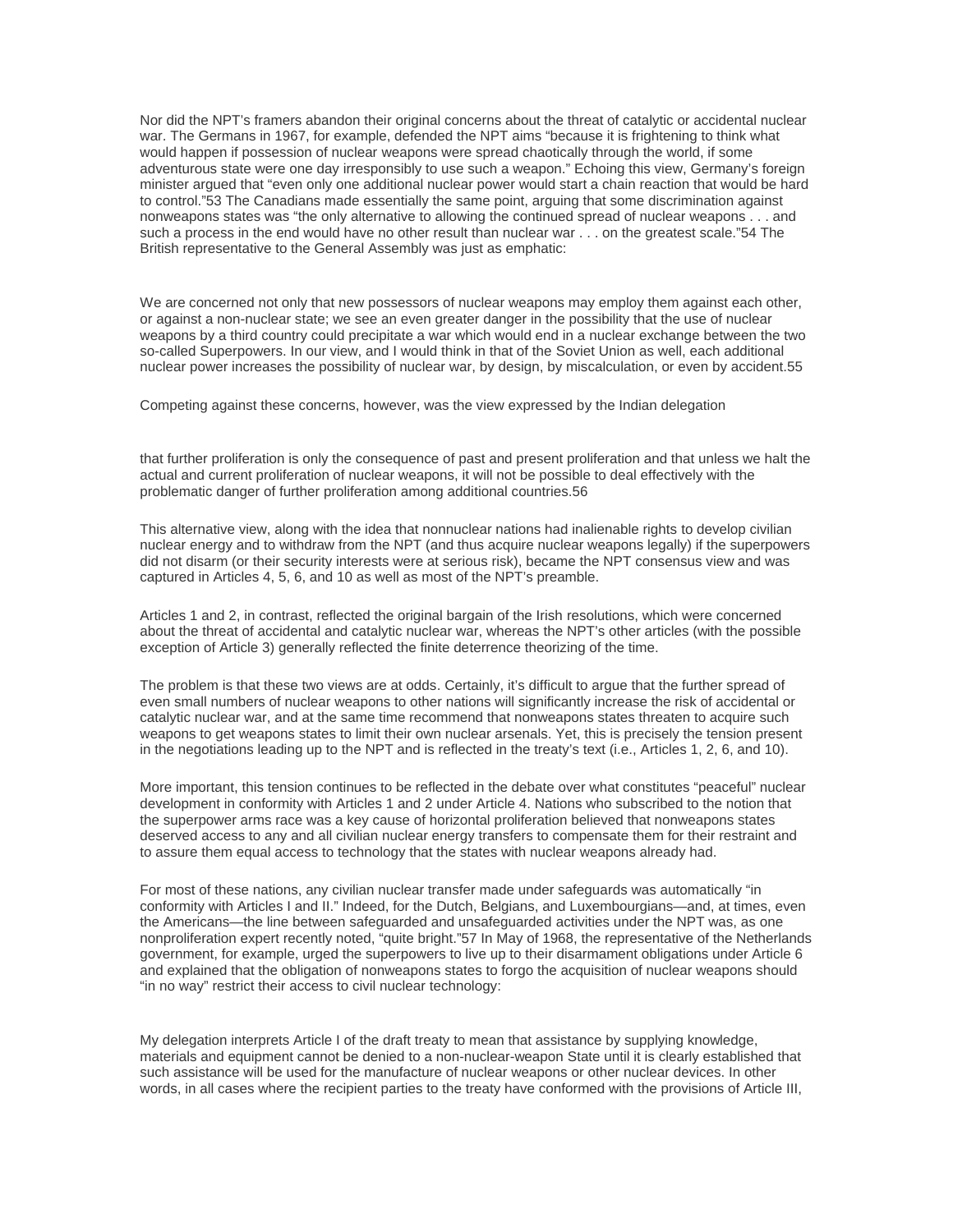there should be a clear presumption that the assistance rendered will not be used for the manufacture of nuclear weapons and other explosive devices.58

The Americans were just as insistent that "peaceful applications of energy derived from controlled and sustained nuclear reactions—that is, reactions stopping far short of explosion [had] nothing to do with nuclear weapons" and, thus, development of such applications would not be affected by the NPT's prohibitions.59

Yet, other evidence indicates that the NPT's framers felt uncomfortable about obligating the nuclear powers to provide any and all forms of nuclear-energy technology or materials, save nuclear explosives themselves. In the final debates over the NPT, Spanish and Mexican attempts to create a duty on the part of the nuclear haves to provide nuclear-energy aid to the nuclear have-nots and to reference "the entire technology of reactors and fuels" in the NPT's text were rejected.60 This rejection, it has been argued, suggests that the NPT's framers understood that some forms of civil nuclear energy (e.g., weapons-usable nuclear fuels and their related production facilities) were so close to bomb making that sharing them might not be in "conformity" with Articles 1 and 2.

More important, safeguarding such dangerous activities and materials was probably impossible. Certainly, inspections that lived up to Article 3's requirement to "avoid hampering" nations' "technological development" and that remained in accordance with the NPT's concern—registered in its preamble—of focusing on the "flow" of source and special fissionable materials at "certain strategic points" would have difficulty accounting for significant quantities of weapons-usable materials at enrichment and reprocessing facilities, at reactors that used weapons-usable fuels, and at their respective fuel-fabrication plants. Nor would timely warning of diversions be likely. As ostensible "safeguards," such materials and activities would only mask the probable transfer or acquisition of nuclear weapons and thus violate the NPT's prohibitions in Articles 1 and 2 and Article 3's stricture that safeguards serve the purpose of verifying member nations' fulfillment of their NPT obligations.61

It would be nice if the NPT's negotiating record could settle such disputes. Unfortunately, it only raises them. Indeed, tension between the first three articles and those that follow in the NPT still exists today. Unaligned nations such as Indonesia and Mexico still argue that weapons states must go much further in reducing their nuclear arsenals and in sharing the benefits of peaceful nuclear energy to keep nonweapons states from abandoning the NPT. And the issue of just what constitutes effective safeguards under the treaty for trouble nations such as North Korea, Libya, Iran, Algeria, and Iraq and for dangerous nuclear activities such as reprocessing in Japan is as much a concern as ever.

A number of things, however, have changed since 1968. Instead of a superpower rivalry, only one superpower remains—the United States. Rather than an ever-escalating nuclear arms race, the US and former Soviet republics are cooperating in reducing the number of nuclear weapons.

As for the promised benefits of peaceful nuclear power, these too seem less compelling. Certainly, few—if any—nations now believe that PNEs promise any economic benefits. The US, India, and Russia—the only nations to experiment with such devices—no longer use them, and even Brazil and Argentina, who initially rejected the NPT because it would not allow them to acquire such devices, have renounced their development. Economically viable nuclear electricity, meanwhile, has been limited to uranium-fueled thermal reactors operating only in the most advanced economies of North America, Europe, and East Asia. The economical use of weapons-usable plutonium or mixed-oxide fuels in thermal or fast reactors is, at best, still many decades away.62

Meanwhile, the security dangers of certain types of civilian nuclear power and of reactor development in certain regions have become all too apparent. Iraq, Iran, North Korea, and Algeria all have nuclear energy programs that are monitored by the IAEA. Yet, all harbor a desire to develop nuclear weapons and have attempted to evade IAEA inspections and proper import procedures. It is unclear if even special IAEA inspections could provide sufficient warning of dangerous activities in these politically turbulent nations.63 IAEA monitoring of plutonium fabrication and reprocessing activities in such stable nations as Japan has also been criticized as being dangerously deficient. In fact, the amount of weapons-usable materials produced by such plants threatens to exceed the amount of fissile material present in the arsenals of weapon states.64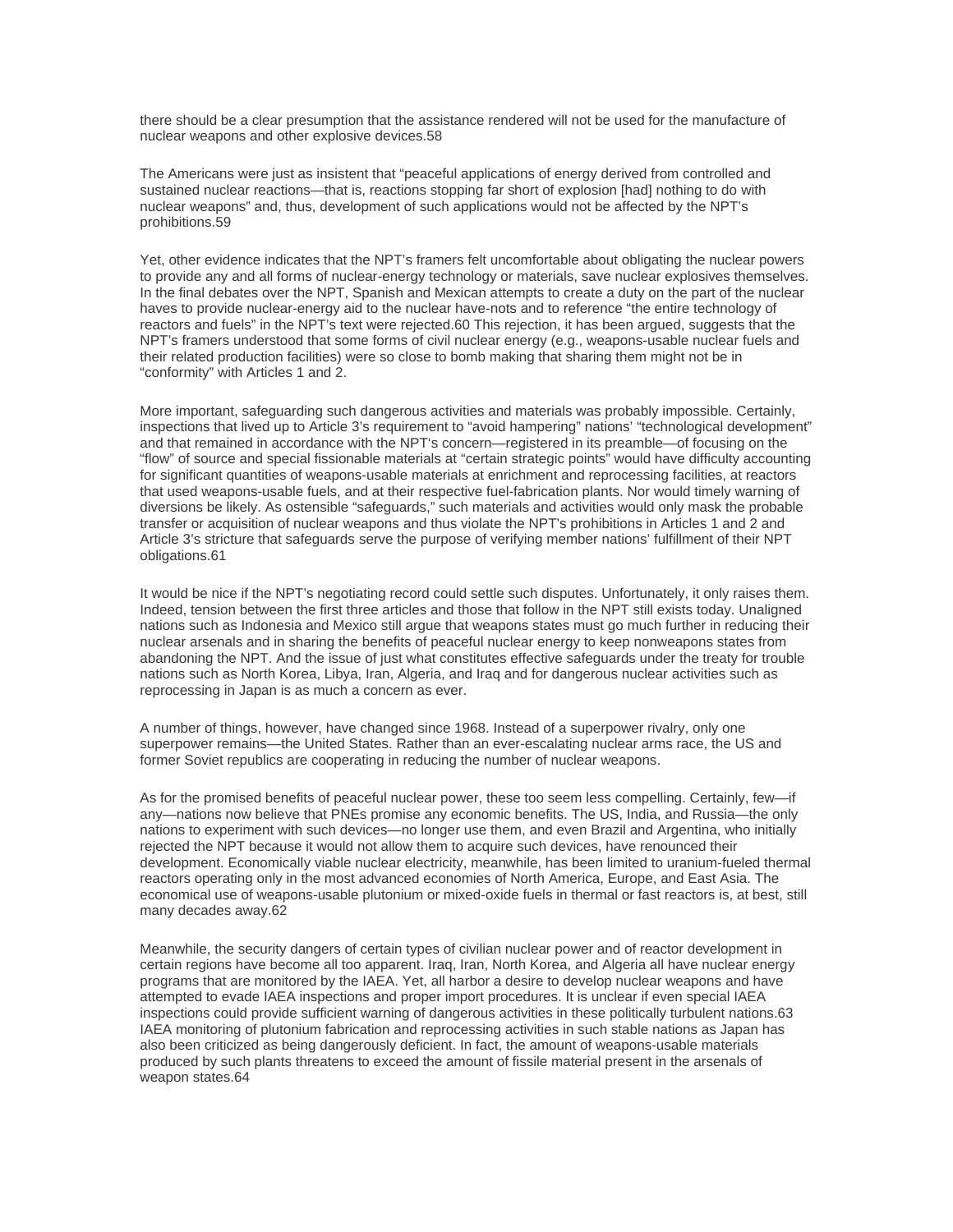Finally, there is a newfound awareness that finite deterrence and the supposed stability that might come from threatening to attack an opponent's cities are nowhere near as sound as once supposed—either in theory or practice. The release of new information on the cold war suggests that nuclear deterrence even between the superpowers was anything but automatic or guaranteed. Indeed, a nuclear incident in Cuba and/or possible war over intermediate-range nuclear force (INF) deployments in Europe was far more likely than many people imagined.65

Nor has finite deterrence proved to be as cheap or easy as originally promised. In the case of the French the original innovators of finite deterrence—developing and maintaining a force de frappe has required spending billions of dollars annually to field several generations of strategic forces that have never seemed quite credible (or survivable enough) to other members of NATO—even against a limited Soviet attack. Smaller nations aiming to deter their near-nuclear neighbors or existing weapons states are likely to face similar challenges that proportionally will be at least as stressful.

These developments, of course, do not change the NPT's negotiating history. But they do suggest the relative risks of emphasizing NPT framers' concerns of the late 1960s over those they originally had in 1958. More important, by focusing on the NPT's original concerns, we are more likely to correct for its current deficiencies, which are themselves rooted in views that were all too popular at the time of its signing. Indeed, how well we focus on these concerns today will determine what worth the NPT will have in the decade ahead.

#### **Notes**

1. See, for example, Frank Barnaby and Shaun Burnie, The Nonproliferation Treaty: A Critical Assessment (Amsterdam, the Netherlands: Greenpeace International, 17 January 1994).

2. See "Soviet Proposal Introduced in the Disarmament Subcommittee: Reduction of Armaments and Armed Forces and the Prohibition of Atomic and Hydrogen Weapons, May 18, 1957," in US Department of State, Documents on Disarmament, 1945–1959 (Washington, D.C.: Government Printing Office, 1960), 756–57.

3. Ibid. See "Western Working Paper Submitted to the Disarmament Subcommittee: Proposals for Partial Measures of Disarmament, August 29, 1957," in Documents on Disarmament, 1945–1959, 870.

4. The Atomic Energy Act of 1954, US Code secs. 54, 64, 82, 91(c), 92 as amended (1954).

5. See George Bunn, Arms Control by Committee: Managing Negotiations with the Russians (Stanford, Calif.: Stanford University Press, 1992), 62.

6. The Eisenhower administration had threatened to use or considered using nuclear weapons to end the Korean War in 1953, to save the French in Vietnam in 1954, to save the Republic of China in 1954, 1955, and 1958, and to prevent any invasion of Kuwait in 1958. Atomic howitzers also were deployed by US forces landing in Lebanon in 1958. The Russians, meanwhile, threatened the use of nuclear weapons to end the Suez crisis in 1956. See Peter Lyon, Eisenhower: Portrait of the Hero (Boston: Little, Brown and Company, 1969), 534, 541, 583, 606, 610, 624, 639–40, 719, 775–76, 784.

7. The resolution initially passed with 37 affirmative votes, but 44 nations—including the US, United Kingdom, Italy, Japan, France, Greece, Belgium, Turkey, and the Netherlands—abstained. See "Irish Draft Resolution Introduced in the First Committee of the General Assembly: Further Dissemination of Nuclear Weapons, October 17, 1958," in Documents on Disarmament, 1945–1959, 1185–86.

8. See "Address by the Irish Foreign Minister [Aiken] to the General Assembly, September 23, 1959 [extract]," in ibid., 1474–78.

9. Ibid.

10. See "Statement by the Irish Foreign Minister [Aiken] to the First Committee of the General Assembly, November 13, 1959," in ibid., 1520–26.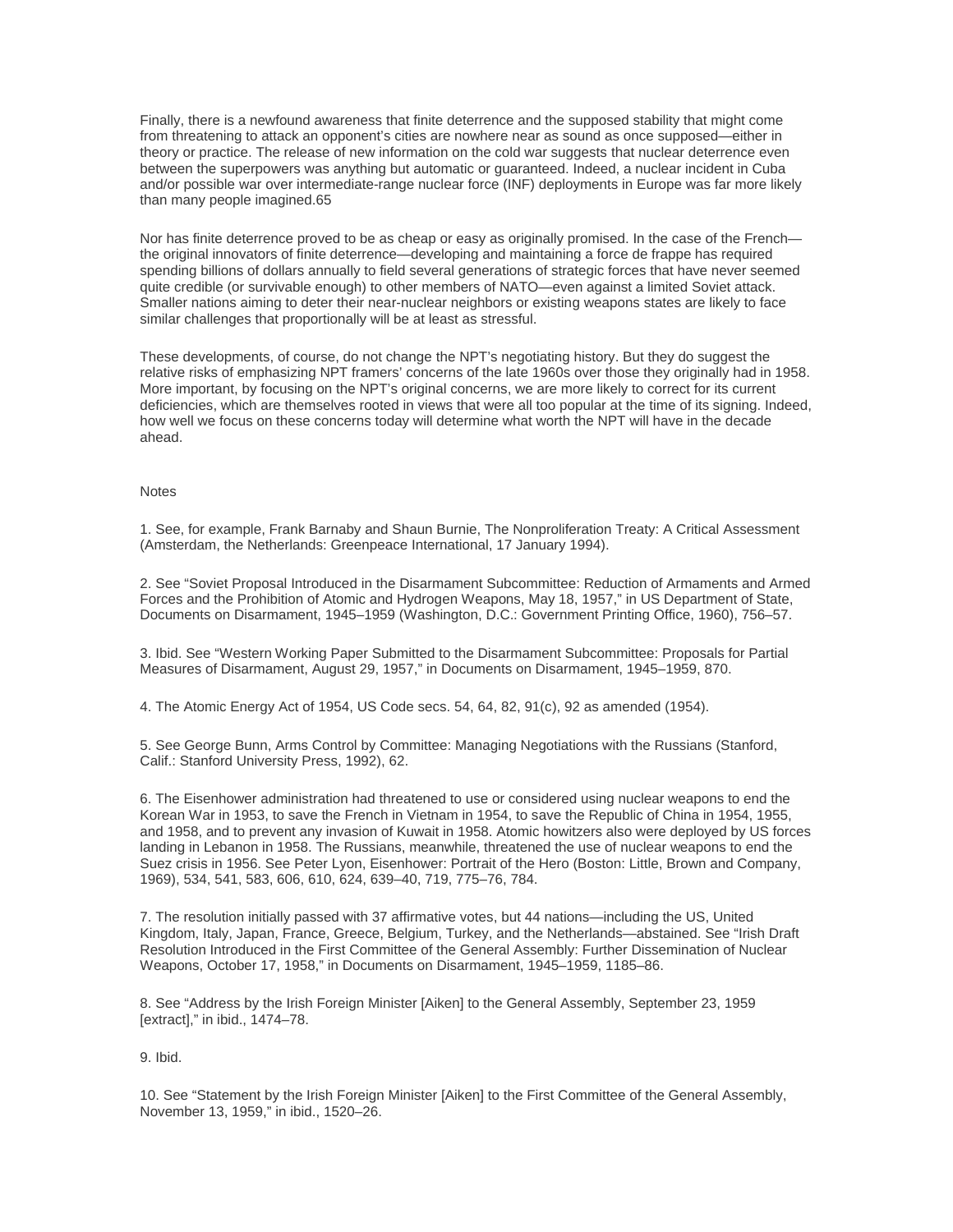11. See "Statement of Irish Foreign Minister [Aiken] to the First Committee of the General Assembly, November 6, 1962," in US Arms Control and Disarmament Agency, Documents on Disarmament, 1962 (Washington, D.C.: Government Printing Office, 1963), 1025–28.

12. See "Statement by the Irish Foreign Minister, November 13, 1959," in Documents on Disarmament, 1945–1959, 1520–26. In this speech, Foreign Minister Aiken attributes these views to Howard Simons, "World-Wide Capabilities for Production and Control of Nuclear Weapons," Daedalus 88, no. 3 (Summer 1959): 385–409, which was a summary of "The Nth Country Problem: A World-Wide Survey of Nuclear Weapons Capabilities," a study by the American Academy of Arts and Sciences, which would be published by the National Planning Association in 1959.

13. "Statement by the Irish Foreign Minister, November 13, 1959," in Documents on Disarmament, 1945– 1959, 1520–26.

14. See "Statement of Irish Foreign Minister . . . November 6, 1962," in Documents on Disarmament, 1962, 1025–28.

15. See Lawrence Scheinman, Atomic Energy Policy in France under the Fourth Republic (Princeton, N.J.: Princeton University Press, 1965), 183ff.; and Avner Cohen, "Stumbling into Opacity: The United States, Israel, and the Atom, 1960–63," Security Studies 4, no. 2 (Winter 1994): 199–200.

16. See United Nations Department of Political and Security Council Affairs, The United Nations and Disarmament, 1945–1970 (New York: United Nations Publications, 1971), 260–61.

17. The Swedes submitted this resolution, 1664 (16), 4 December 1961. See ibid., 265.

18. Ibid.

19. See "Statement by the United States Representative [Yost] to the First Committee of the General Assembly: Spread of Nuclear Weapons, November 30, 1961," in US Arms Control and Disarmament Agency, Documents on Disarmament, 1961 (Washington, D.C.: Government Printing Office, 1962), 691–92.

20. See, for example, "Statement by ACDA Director Foster to the Eigh-teen Nation Disarmament Committee: Nondissemination of Nuclear Weapons, February 6, 1964," in US Arms Control and Disarmament Agency, Documents on Disarmament, 1964 (Washington, D.C.: Government Printing Office, 1965), 32–33, in which restraint in international nuclear nonproliferation was urged since without it there "would be no rest for anyone . . . no stability, no real security and no chance of effective disarmament." It was also argued that because the acquisition of nuclear weapons by smaller countries would "increase the likelihood of the great Powers becoming involved in what would otherwise remain local conflicts," both the security of weapons and nonweapons states in US eyes was at stake.

21. See Bunn, 66–75.

22. See "Statement by the Irish Foreign Minister, November 13, 1959," in Documents on Disarmament, 1945–1959, 1520–26.

23. See "Statement by the Indian Representative [Trivedi] to the First Committee of the General Assembly: Nonproliferation of Nuclear Weapons, October 31, 1966," in US Arms Control and Disarmament Agency, Documents on Disarmament, 1966 (Washington, D.C.: Government Printing Office, 1967), 679.

24. See "Statement of the Egyptian Representative [Khallaf] to the Eighteen Nation Committee on Disarmament, March 3, 1966," in ibid., 156–57.

25. One of the earliest expressions of this idea can be found in Jacob Viner, "The Implications of the Atomic Bomb for International Relations," in International Economics: Studies by Jacob Viner (Glenco, Ill.: Free Press, 1951), 300–309. For the earliest popular presentation of finite deterrence theory, see Pierre M. Gallios, "Nuclear Aggression and National Suicide," The Reporter, 18 November 1958, 22–26.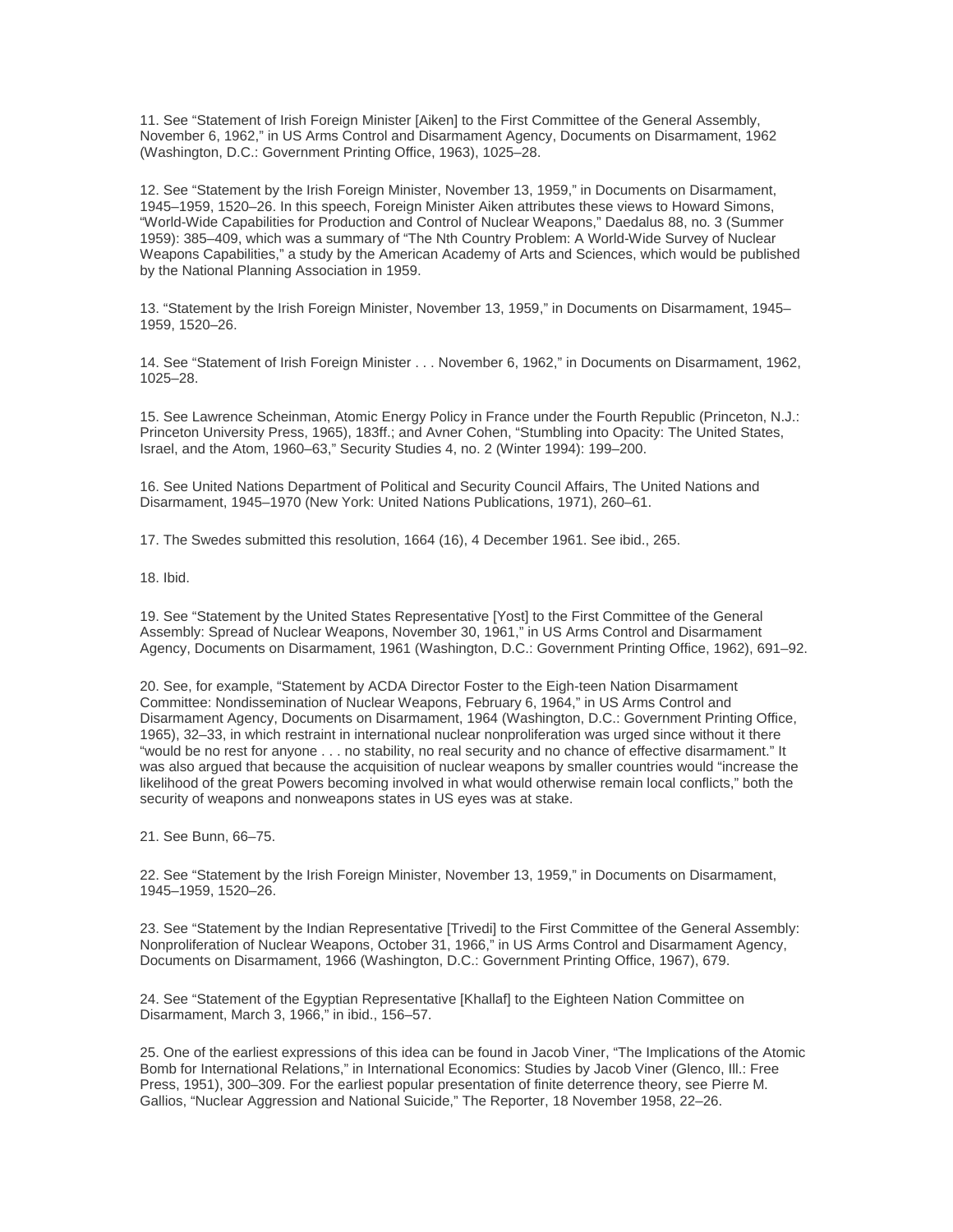26. See, for example, P. H. Backus, "Finite Deterrence, Controlled Retaliation," US Naval Institute Proceedings, March 1959, 23–29; and George W. Rathjens, Jr., "Deterrence and Defense," Bulletin of the Atomic Scientists, September 1958, 225–28.

27. In fact, Italy first voiced reservations about agreeing not to acquire nuclear weapons unless the nuclear weapons nations promised to disarm in a NATO gathering held in February of 1962. Later that year, however, it acquiesced and supported a US draft resolution that would allow the use of US weapons by a multilateral NATO naval force. For details, see George Bunn, Roland M. Timerbaev, and James F. Leonard, "Nuclear Disarmament: How Much Have the Five Nuclear Powers Promised in the Non-Proliferation Treaty?" in At the Nuclear Crossroads: Choices about Nuclear Weapons and Extension of the Non-Proliferation Treaty, ed. John B. Rhinelander and Adam M. Scheinman (Lanham, Md.: University Press of America, Inc., 1995), 15.

28. See The United Nations and Disarmament, 1945–1970, 266.

29. See, for example, the exchange between the Soviet and US representatives to the Eighteen Nation Disarmament Committee, 2 July 1964, in Documents on Disarmament, 1964, 241–56.

30. For a review of the nonaligned nations' actions along these lines, see "Statement by the U.A.R. Representative [Fahmy] to the First Committee of the General Assembly: Nonproliferation of Nuclear Weapons, October 22, 1965," in ibid., 485–90.

31. See The United Nations and Disarmament, 1945–1970, 269. Italy and others continued to promote this idea through 1967. See, for example, "Statement by the Burmese Representative [Maung Maung] to the Eighteen Nation Disarmament Committee: Nonproliferation of Nuclear Weapons, October 10, 1967"; and "Statement by the Italian Representative [Caracciolo] to the Eighteen Nation Disarmament Committee: Draft Nonproliferation Treaty, October 24, 1967," in US Arms Control and Disarmament Agency, Documents on Disarmament, 1967 (Washington, D.C.: Government Printing Office, 1968), 463 and 529.

32. See, for example, "Chinese Communist Comment on Draft Nonproliferation Treaty, September 3, 1967," in Documents on Disarmament, 1967,3 81.

33. See "Statement by the Brazilian Representative [Azeredo da Silveira] to the Eighteen Nation Disarmament Committee: Draft Nonproliferation Treaty, August 31, 1967," in ibid., 370.

34. See "Address by President Bourguiba of Tunisia to the General Assembly, September 27, 1967 [extract]," in ibid., 429.

35. See Steve Coll, "Neutral Sweden Quietly Keeps Nuclear Option Open," The Washington Post, 25 November 1994, A1.

36. See "Statement by the Swedish Representative [Alva Myrdal] to the Eighteen Nation Disarmament Committee: Nonproliferation of Nuclear Weapons, October 3, 1967," in Documents on Disarmament, 1967, 444.

37. For a brief history of India's nuclear weapons program, see Leonard S. Spector, Nuclear Proliferation Today (New York: Vintage Books, l984), 23ff.

38. See Roberta Wohlstetter, The Buddha Smiles: Absent-minded Peaceful Aid and the Indian Bomb, Energy Research and Development Administration, Monograph 3, contract no. (49-1)-3747 (Marina del Rey, Calif.: Pan Heuristics, 30 April 1977), 30–75.

39. See "Extract from News Conference Remarks by the Indian External Affairs Minister [Chagla], April 27, 1967," in Documents on Disarmament, 1967, 204–5.

40. Ibid.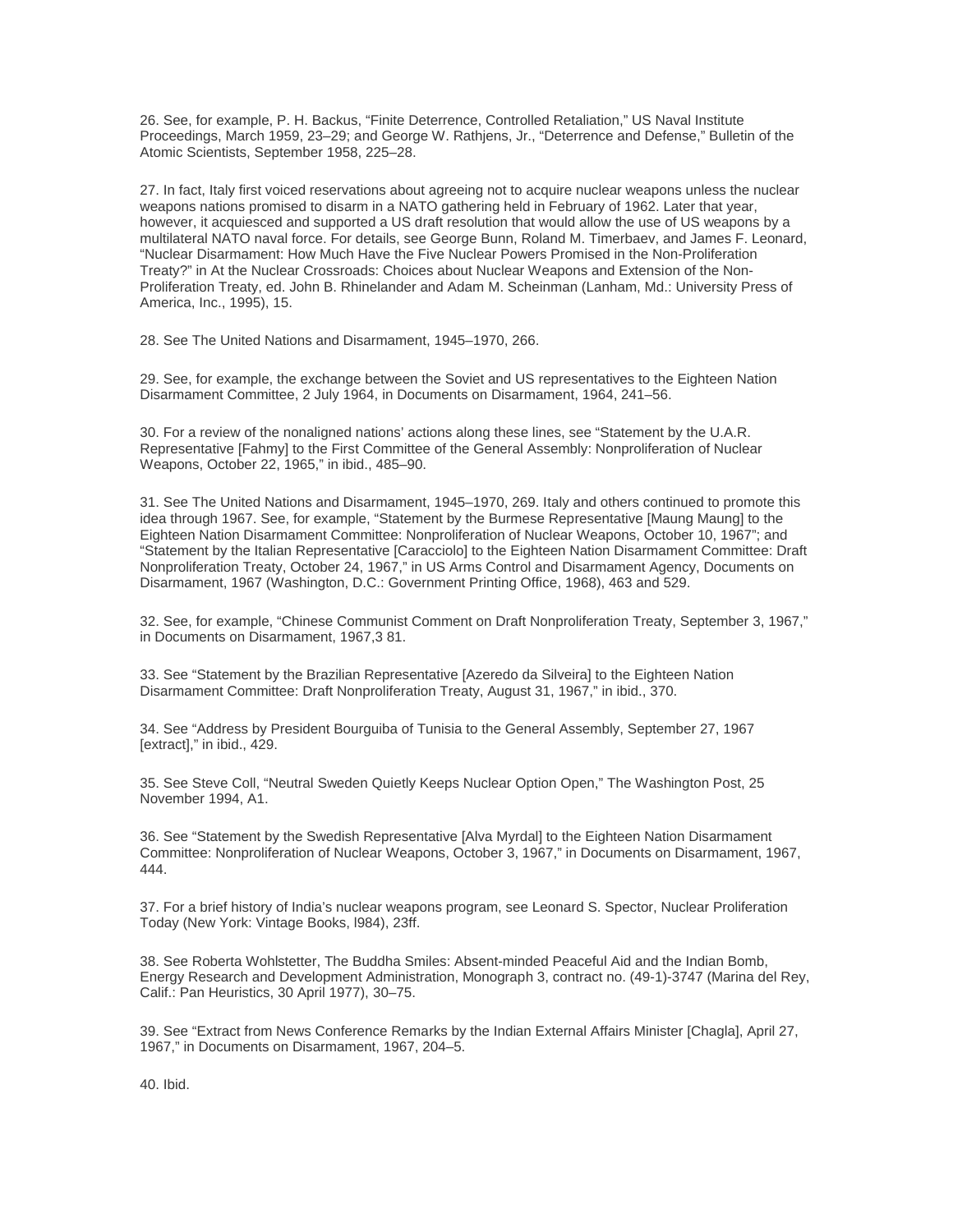41. See "Statement by the Indian Representative [Trivedi] to the Eighteen Nation Disarmament Committee: Nonproliferation of Nuclear Weapons, May 23, 1967," in ibid., 235.

42. Ibid.

43. See ibid.; and "Statement by the Brazilian Representative [Correa da Costa] to the Eighteen Nation Disarmament Committee: Peaceful Uses of Nuclear Energy, May 18,1967," in ibid., 226.

44. For a description of Brazil's attempt to secure a safeguarded military production reactor during this period, see Spector, 236–38.

45. See Albert Wohlstetter et al., Swords from Plowshares: The Military Potential of Civilian Nuclear Energy (Chicago: University of Chicago Press, 1979), 85–86; and idem, Can We Make Nuclear Power Compatible with Limiting the Spread of Nuclear Weapons? vol. 1-l, The Spread of Nuclear Bombs: Predictions, Premises, Policies, ERDA contract no. E(49-1)-3747 (Los Angeles: Pan Heuristics, 15 November 1976), 9– 32, 89–108.

46. See, for example, "Statement by the Ethiopian Representative [Zelleke] to the Eighteen Nation Disarmament Committee: Nonproliferation of Nuclear Weapons, October 5, 1967"; and "Statement by the Mexican Representative [Castaneda] to the Eighteen Nation Disarmament Committee: Latin American Nuclear-Free Zone, May 18, 1967," in Documents on Disarmament, 1967, 228, 449–50.

47. See "Statement by the Nigerian Representative [Sule Kolo] to the Eighteen Nation Disarmament Committee: Draft Nonproliferation Treaty, August 31, 1967," in ibid., 377. The Germans also shared this view. See, for example, "Statement by Foreign Minister Brandt to the Bundestag: Nonproliferation of Nuclear Weapons, February 1, 1967 [extracts]," in ibid.

48. See "Statement by Foreign Minister Brandt to the Bundestag on Proposed Nonproliferation Treaty, April 27, 1967," in ibid., 211–12.

49. See, for example, "Statement by Foreign Minister Brandt to the Bundestag: Nonproliferation of Nuclear Weapons, February 1, 1967 [extracts]," in ibid., 53.

50.>See "Statement by the Nigerian Representative [Sule Kolo] to the Eighteen Nation Disarmament Committee: Draft Nonproliferation Treaty, November 2, 1967 [extract]," in ibid., 557–58.

51. See "Swiss Aide Memoire to the Co-Chairmen of the Eighteen Nation Disarmament Committee: Draft Nonproliferation Treaty, November 17, 1967," in ibid., 573.

52. On the point that this language meant that nonweapons nations might be compelled to withdraw if the weapons states did not live up to their pledge to disarm, see, for example, "Statement by the Swedish Representative [Alva Myrdal] to the Eighteen Nation Disarmament Committee: Nonproliferation of Nuclear Weapons, February 8, 1968"; "Statement by the Ethiopian Representative [Makonnen] to the First Committee of the General Assembly: Nonproliferation of Nuclear Weapons, May 6, 1968"; and "Statement by the Indian Representative [Husain] to the Eighteen Nation Disarmament Committee: Nonproliferation of Nuclear Weapons, February 27, 1968," in US Arms Control and Disarmament Agency, Documents on Disarmament, 1968 (Washington, D.C.: Government Printing Office, 1969), 45, 293–94, and 116.

53. See "Television Interview with Chancellor Kiesinger: Nonproliferation Negotiations, February 17, 1967 [extract]"; and "Statement by Foreign Minister Brandt to the Bundestag on Proposed Nonproliferation Treaty, April 27, 1967," in Documents on Disarmament, 1967, 91 and 215.

54. See "Statement by the Canadian Representative [Burns] to the Eighteen Nation Disarmament Committee: Nonproliferation of Nuclear Weapons, August 3, 1967," in ibid., 315.

55. "Statement by the British Representative [Hope] to the First Committee of the General Assembly, December 14, 1967," in ibid., 458.